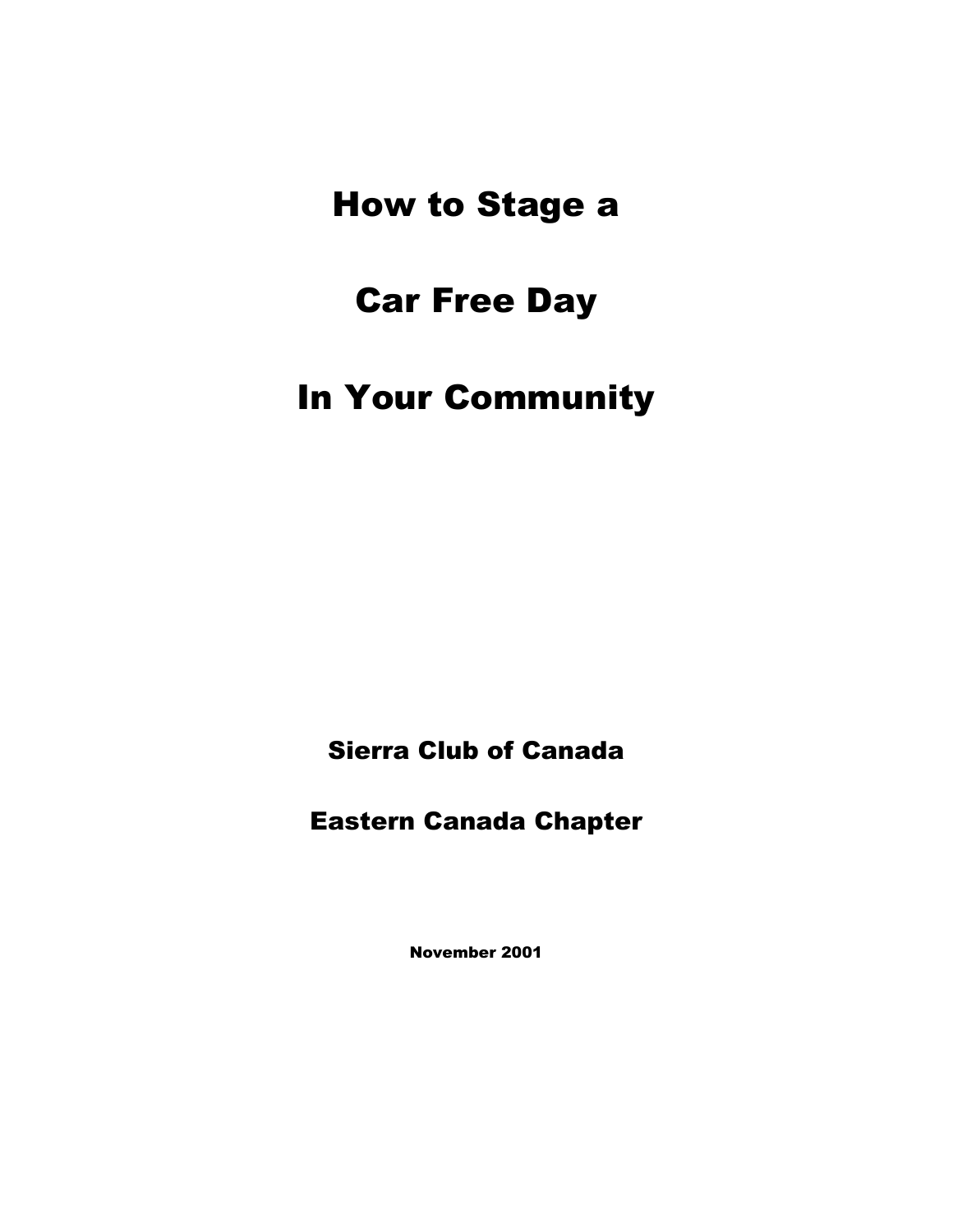#### Foreward

This "How to Stage a Car Free Day in your Community" guide has been created to give Canadians an understanding of the background behind the initiative and what steps you can take to host and benefit from a Car Free Day in your community.

Car Free Day (CFD) is an opportunity for Canadians to take personal, positive and constructive measures to reduce greenhouse gases in their community. To begin the process of establishing the link between the fossil-fueled car, the deteriorating quality of our air and the related health problems associated with them.

Car Free Day will also allow Canadians an opportunity to learn about, and raise awareness on, the issues of smog and air pollution – and their global counterparts – climate change and global warming. These issues are no longer limited to just large cities and urban areas. Recent studies have shown that the amount of smog in the cottage country of Ontario - 300 kilometres north of Toronto – is as bad or worse that in the city itself.

Car Free Day is not about just eliminating the use of your car for one day. It's about coming to understand the short and long-term effects of the continual use of the car. It's about looking into alternative options to the car – such as public transit, cycling, car-pooling, walking and telecommuting.

 You will learn from this guide about the individuals and groups who are advocating alternatives and are taking action in their communities to reduce car dependency. In 2001, Toronto was part of a global initiative that included over a 1000 cities and 100 million people worldwide.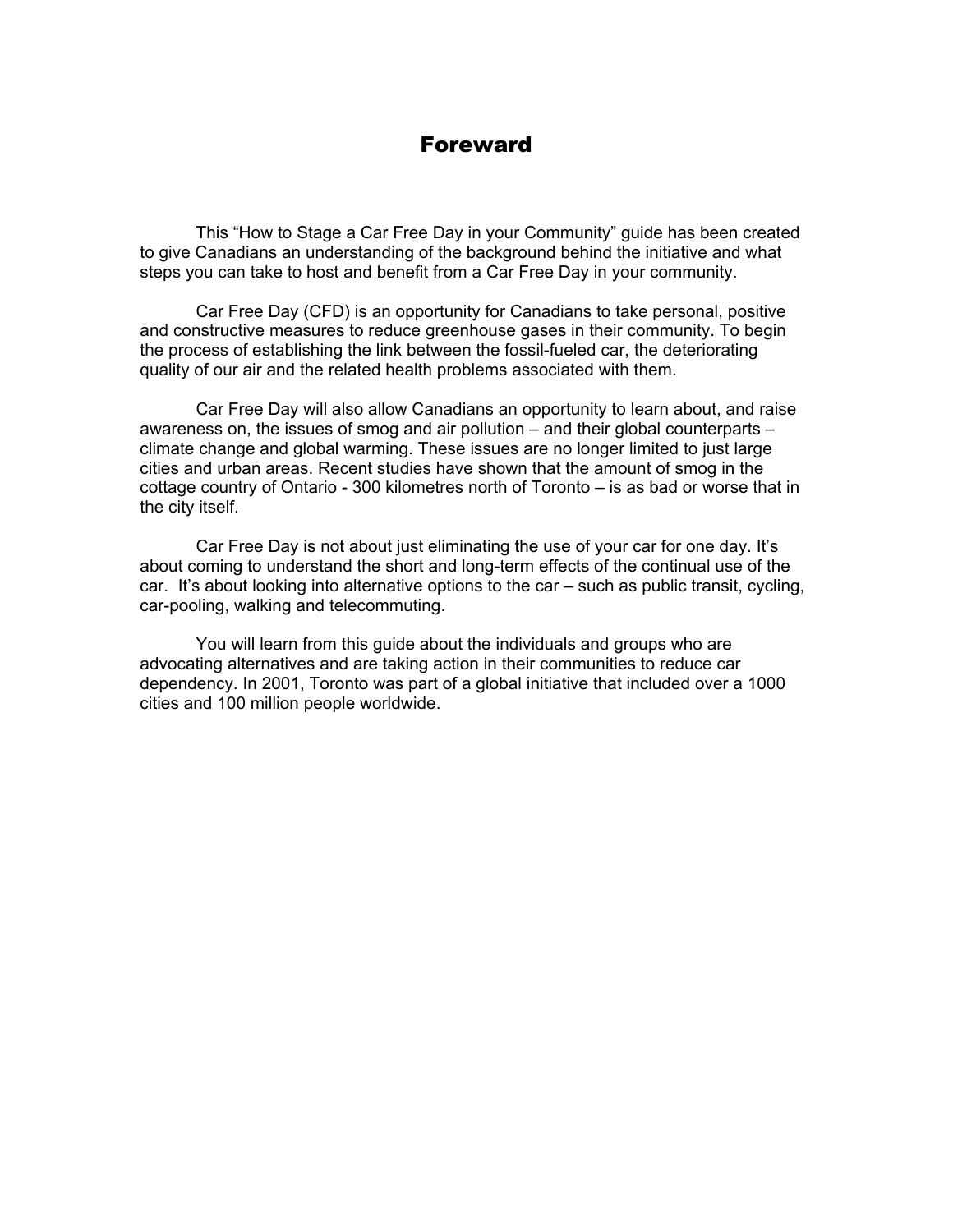## Background and History of Car Free Day

Although the recent momentum behind the Car Free Day (CFD) movement in the last three or four years has raised awareness for the initiative, its roots extend back thirty to forty years. Its most recent growth has been fueled by the diligent work of French and Italian Ministries of Environment and Energy and the European Union's Environment Directorate.

On September  $22<sup>nd</sup>$  1999, 66 French towns, 92 Italian towns and the canton of Geneva came together to coordinate the first Car Free Day. Based on the success of this day, the Italian Ministry of the Environment staged a series of four Car Free Days, taking place on the first Sunday of the month starting in February 2000. Each day would include a theme; music, culture, Earth Day activities and sports. At the same time, the City of Bogota in Colombia, staged its first Car Free Day on February  $24<sup>th</sup>$ , 2000. The city of seven million people was closed to traffic and declared an unqualified success by local administrators. Bogota has declared the first Thursday of February as Car Free Day and has completed a second CFD in 2001.

 Following the success of the European CFD in 1999, the European Union set up a two-year program, with a budget of two million dollars, to help European countries promote and stage Car Free Day throughout Europe. The results were impressive. 760 cities and towns, with over 70 million people in 26 European and non-EU countries participated in Car Free Day in 2000.

 Toronto became the first Canadian and North American city to stage a official Car Free Day in September 2001. With backing from the City of Toronto, the Toronto Atmospheric Fund, Environment Canada and numerous private-sector sponsors, the Sierra Club of Canada – Eastern Canada Chapter brought Car Free Day to Canada (see carfreeday.ca for details of the event). The European Commission now recognizes Canada as a full partner in the Car Free Day initiative. Worldwide in 2001, over 1000 cities and towns and more than 100 million people experienced Car Free Day.

 Responding to this worldwide growth of Car Free Day, the European Union web-site (www.22 september.org) has recently renamed its web-site from European Car Free Day to International Car Free Day.

 Car Free Day has arrived in Canada. The goal in the future is to expand the initiative to cities and towns across the country. To engage all levels of government, citizens and businesses in helping to tackle the issues of smog and air pollution and the related health problems associated with them.

 Toronto may have been the first, but it shouldn't be the last Canadian city to stage Car Free Day. Help bring Car Free Day to you community.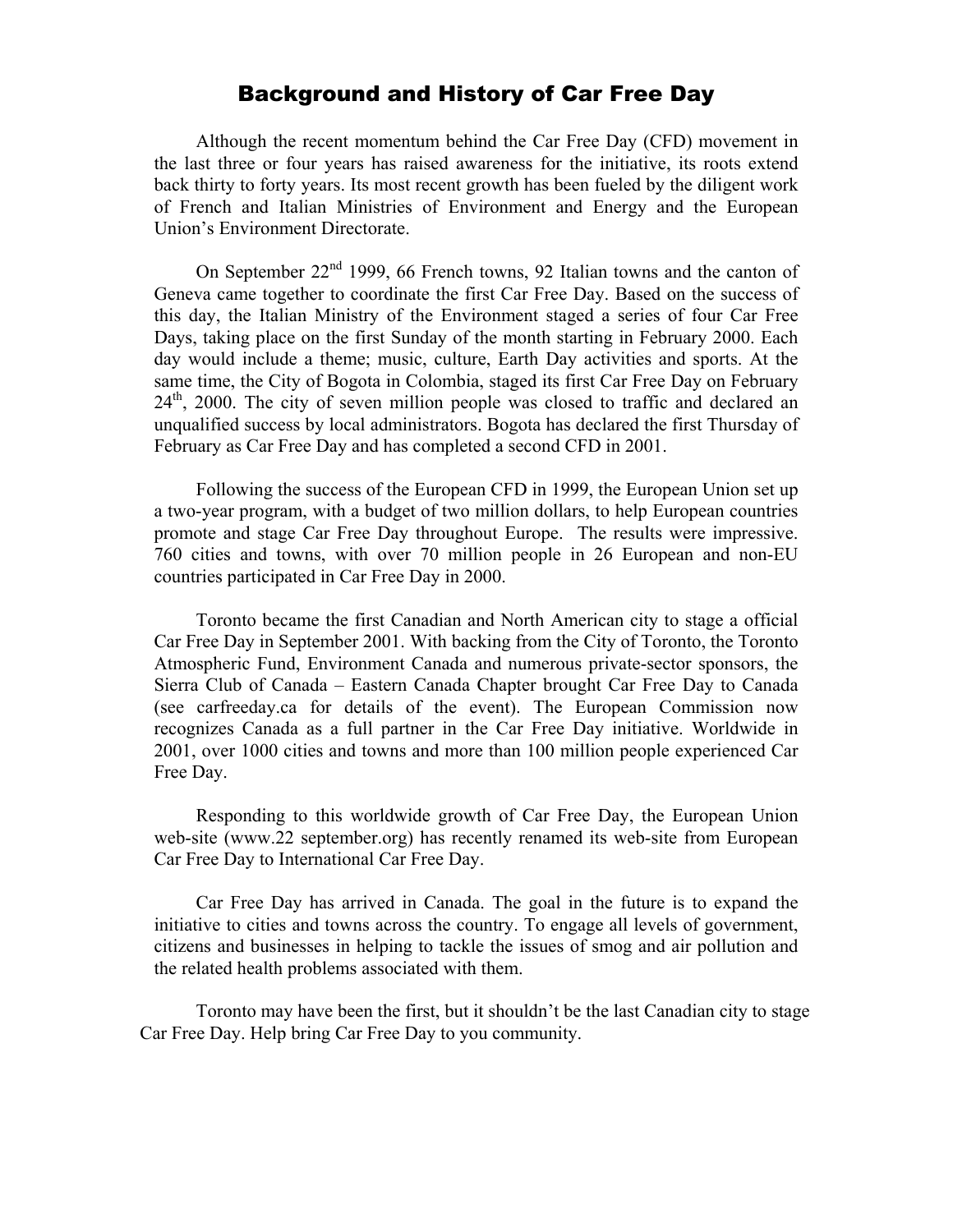# Q & A's about Car Free Day

#### **Why is the day so important?**

We have so used to cars and trucks driving through the middle of our cities and towns that we have forgotten what we have lost. Our cities and towns are now noisier, dirtier and more dangerous than they used to be, but the changes have happened so gradually, that we have hardly been aware of them. A well-planned CFD will provide a practical demonstration of how quality can be improved in a town centre or other locations. The evidence is that whenever a CFD is held, those who experience it want one more often and across a wider area.

#### **Why organize a one-day event?**

Air pollution and the problems with urban commuting are of concern to people today. Surveys continue to show that Canadians are concerned with the quality of air and the increasing congestion and traffic in our urban areas. The Car Free Day initiative is part of an approach aimed at reclaiming cities and towns from the fossil-fueled vehicle and represents an important chance for dialogue on the issue. It focuses on raising the awareness of urban dwellers with respect to nuisances caused by the use of private cars in the city (air pollution, noise etc.) It also stresses the rights of pedestrians and cyclists, the need for more and better public transit and helps people rediscover their local community from outside the confines of their vehicle. The idea behind Car Free Day is not to put the car on trial or totally condemn the users' desire for mobility, but to reconsider urban transport with the prospect of sharing streets more efficiently.

#### **What does the event involve?**

Car Free Day is about the combination of having fun and a using it as a great opportunity for learning. The range of activities that have taken place in other communities include arts and crafts markets, free bus services, children's play areas, cycle training and other cycle events, free zero emission delivery service, evening parties, restaurants and cafes extending out onto the pavements for the day, music, streets markets, street theatre, school walking bus etc. At the same time, innovative alternative transportation solutions have been presented. These include electric bikes, electric vehicles, liquefied petroleum gas (LPG) vehicles, dual powered vehicles and eco-friendly cars.

#### **Why should your town take part?**

Various studies have shown that an attractive townscape improves the economic performance of a city. Town centres or areas with reduced motorized traffic are known to make cities more attractive. When successfully planned, a CFD event is a powerful tool to persuade local people that reducing motorized traffic leads to a better local environment and healthier local economy.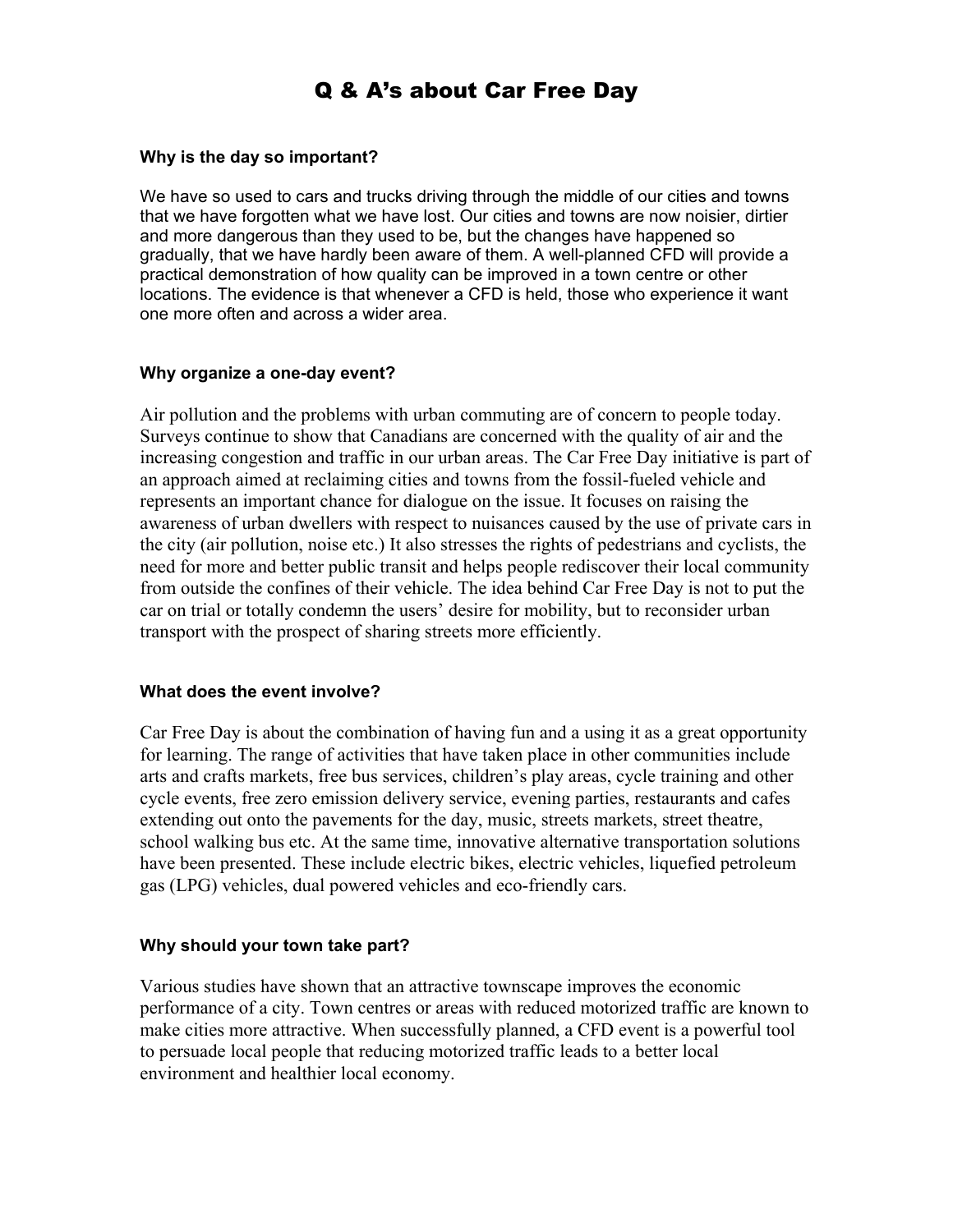#### **How to get your city or town involved?**

Read this guide, visit the web and read about other CFD activities taking place around the globe. Once you feel comfortable with some of the background, approach your local community leaders about hosting a CFD event. Fill then in on other CFD activities and let them know they are not alone. Once they have an understanding of the initiative and reasons behind it, they will see the benefits behind Car Free Day

#### **How do you make a success of your participation in CFD?**

In essence it comes down to planning, consultation, inclusion and publicity. In addition to possible support from various levels of government, local champions and groups must be recruited to support the initiative. These could include local cycling groups, citizen groups, merchants associations, environmental non-governmental organizations etc. The lead group championing the event should begin consultations with all of these groups and come up with a strategy that came be used to win support for the day. Use the local media to help promote the initiative. Remember that Car Free Day is a "good news" story and that the media should promote it as such.

#### **What is the future of Car Free Day?**

Car Free Day is here to stay and is set to expand. Our European partners are already discussing how to develop CFD's in future years. Possibilities include:

- Participating towns and cities should use CFD to inaugurate something permanent
- Changing the duration of the campaign possibly to car free weekends
- Increase the frequency of the campaign a late spring/early summer date to complement the September 22<sup>nd</sup> and bookend the smog season.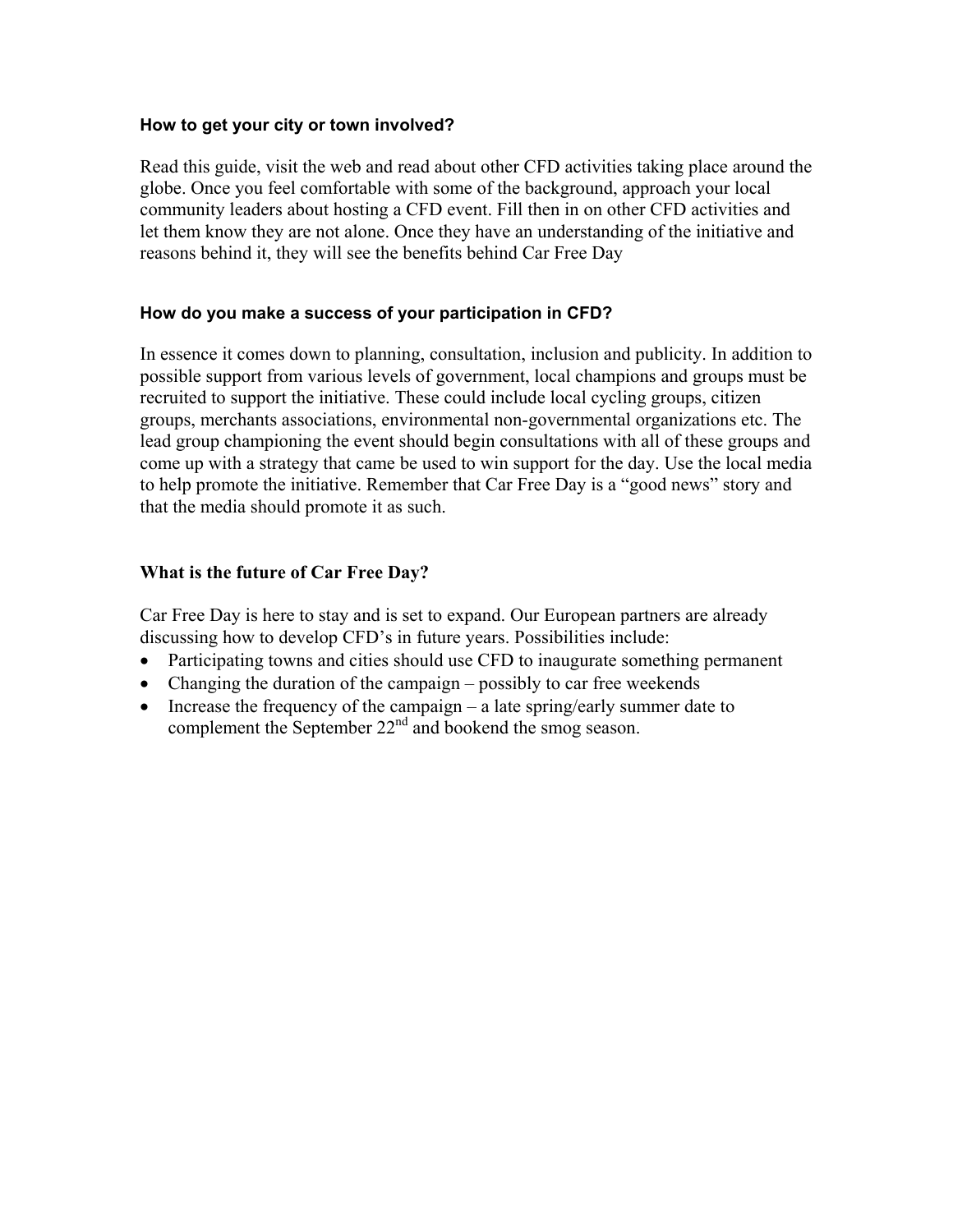# Planning a Car Free Day

In this section, we will outline the various stages that will provide your community with the basic steps in staging a successful Car Free Day. While CFD is still a relatively new initiative, best practices and guidelines have developed that will optimize your community's Car Free Day. Use them a guideline and remember to be flexible to the specific needs of your area. The goal behind Car Free Day is help educate the community on the issue and how we can pull together to solve the problem.

### **Preparation and Planning**

- There is a storehouse of information available on the web that will provide your group with background on CFD. The www.carfreeday.ca site will give you background on Canada's first Car Free Day in Toronto and provide links to European Car Free Day organizations.
- Begin preparations for your event as soon as possible. The sooner you begin, the more time you will have to pull all the pieces together. A four to six month window should give you time to coordinate the activities. If you are running into delays in bureaucracy and funding, don't despair. Toronto's first Car Free Day was pulled together in seven weeks.
- In order to maximize the exposure of your CFD, pick a date that corresponds with other established CFD events in Canada and around the globe. This will allow you to market your event as part of an international movement. The two most established international CFD events are:
	- European Car Free Day September  $22^{nd}$

The European Union has designated September 22<sup>nd</sup> as the official European Car Free Day. As mentioned earlier, there is some discussion of expanding the event to either car free weekends or designating May  $22<sup>nd</sup>$  as another Car Free Day

• Earth Car Free Day – April  $25<sup>th</sup>$ , 2002

 Earth Car Free Day ran for the first time in 2001 and is geared to run around Earth Day (April 22<sup>nd</sup> of every year). It is sponsored and coordinated by Earth Day Networks and Ecoplan International out of Paris.

• Planning your event early will give you time to coordinate activities and keep in touch with other groups on their plans. Remember discussion with other groups will continue to strengthen national and international ties.

#### **Generating Ideas**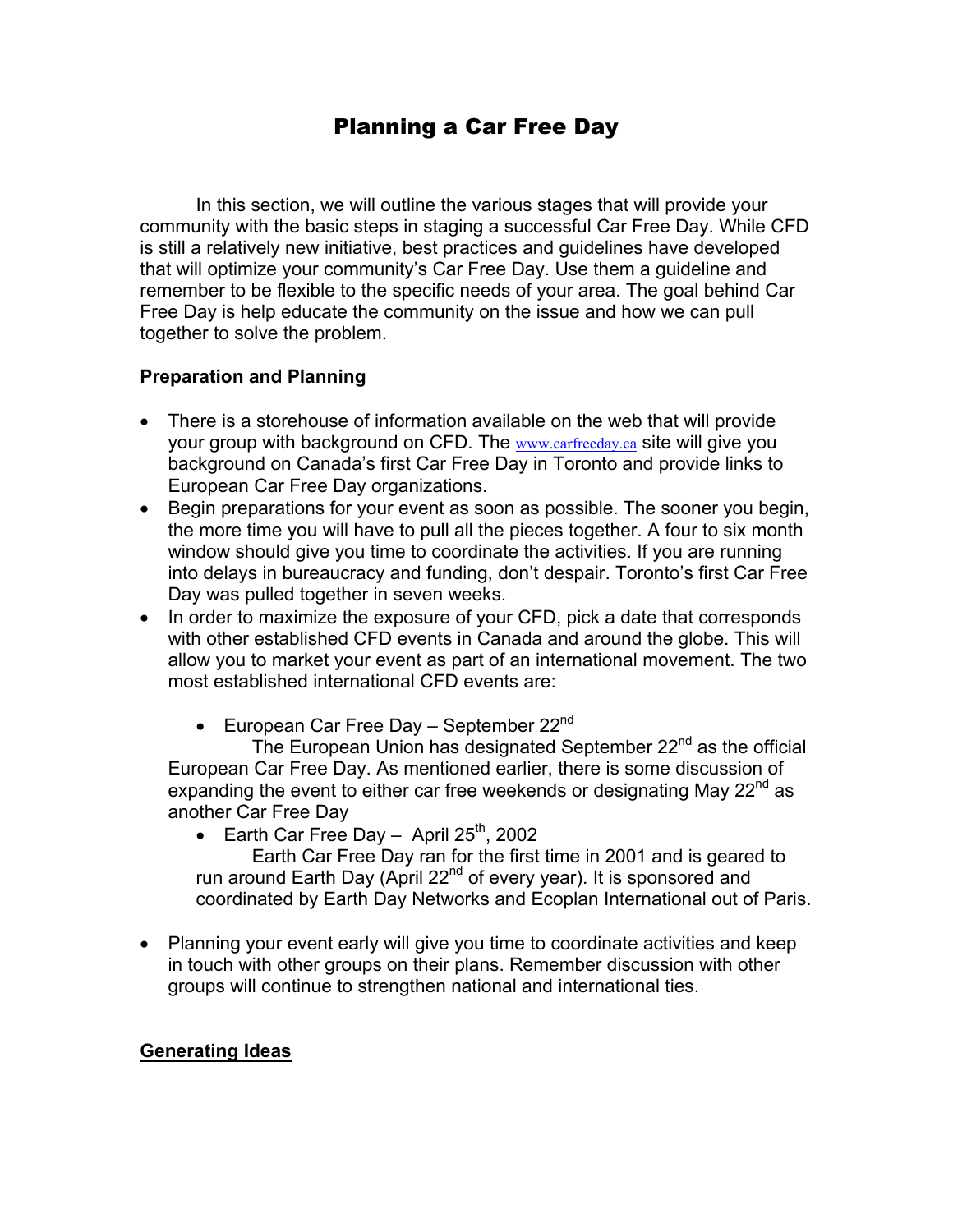- The first step is to get started. Get together with various groups and potential partners in your community to begin the dialogue on Car Free Day. Local community officials, elected representatives, community groups and environmental non-governmental organizations (ENGO's) are all groups that can help and benefit from a CFD in their community. Set up meetings and brainstorm on what would work in your community.
- Once you have brought some of these groups on-side and the initiative is moving forward, enlist the aide of groups that would most benefit from the day. Local cycling groups and shops are a natural fit for helping promote CFD, but all groups should be encouraged to participate. CFD works best as a participatory event. Build a good network of contacts and share information and the workload.
- Consider a list of potential car free zones in your community, discuss the merits and downsides of each with all affected groups - including local community officials, community groups and any groups who might be affected by the event.
- Plan positive use of the car free space. The options are limitless and can include a children's area, arts and craft market, bicycle repair stations, musical acts and street theatre, restaurants and cafes extending out on to the sidewalk etc. The events are only limited by your imagination and the only rule is TO MAKE IT FUN!

### **Involve and consult**

- The eventual success of your Car Free Day will be determined by the number of people that become involved, so consult and involve as many groups as possible, especially with those most affected by the plans. Be prepared to modify initial plans in light of feedback and look out for potential partners among those sending in constructive feedback.
- While various levels of government may be prepared to become involved in helping to fund the event, look for local businesses to help with sponsorship. Local TV or radio stations plus community newspapers all can benefit and help promote Car Free Day. Remember CFD is a good news story and they will want to be part of it. Same for local businesses and art and community groups.
- Encourage people of all ages and groups to participate and comment and be witnesses to the occasion. Of vital importance is to get the local schools and children involved in the process. They're future is at stake and they are powerful allies in helping to change and shape the attitudes of older adults such as parents, grandparents and care-givers.
- Meet and bring on-side your local business and merchant associations. They're support is crucial in the planning and implementation of a CFD, as they are the organizations at "street level" who will be most affected. Stress to them that acceptance levels in Europe are now topping 60% in support of CFD's. Remind them that it is also easier for their customers to access their stores from the sidewalk instead of the road.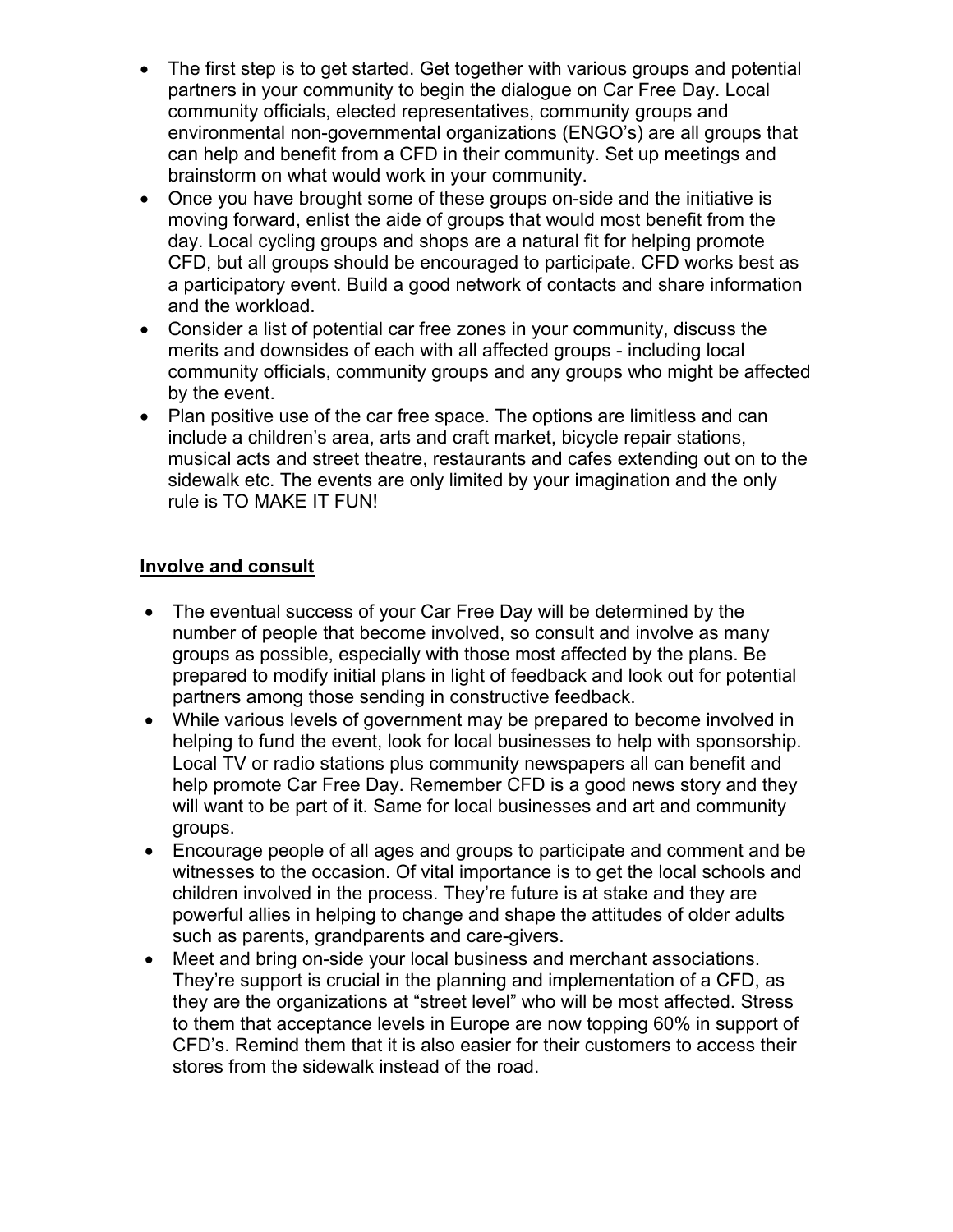- Local elected officials, provincial MPP's and national MP's are all interested in events helping to promote the environment. Contact them and see if they will attend.
- Invite and include all party groups that want to be involved. CFD is not a time for partisan politics.

## **Media and publicity**

- Keep the local press informed of all developments for your Car Free Day. Good media coverage is crucial to the success of the event, as they are the medium that will be the most effective in getting the message out. Prepare media kits for selected reporters in your community. Prepare timely news releases as the day gets closer. Invite a local reporter to a planning meeting in hopes they will get the word out.
- In the context of your press material, always use caps for Car Free Day or its acronym CFD. This will highlight the significance of the event
- Plan a press conference for about a week to ten days before the event. This will begin the final public phase of the event. A local high-profile elected official can go a long way to championing your event. Hopefully this person has been on-side since day one. For them, it will be their time to shine and promote the event.
- In addition to local media, posters and flyers will help promote the event. You can design your own material – as Toronto did – or download material from the European Car Free Day site (www.22september.org). All graphics can be downloaded and used freely by communities. Local businesses can help with sponsorships that will offset the cost of printing, usually in return for a place on the material.
- Develop a web-site. Contact local web designers and graphic artists in your community or area and come up with an idea for a site. Hosting companies are available in most communities and areas and a monthly or yearly rate can be obtained for as little as \$20 dollars a month. While not absolutely necessary, web sites are a great way to promote your Car Free Day event to local, national and international communities. By establishing relationships with other groups worldwide, you can link to each others web sites and become part of the worldwide CFD initiative.

# **Putting everything together for the day**

- Gather your volunteers and officials together at least two to three hours ahead of the planned beginning of the event. Make sure that all of your alternative route signage is in place for motorists and bus passengers. This should have been planned previously in the weeks leading up to the day. Check to make sure it is in place.
- Car Free Day is also about bringing the idea of alternate transportation ideas and plans to your community. Printed material and knowledgeable individuals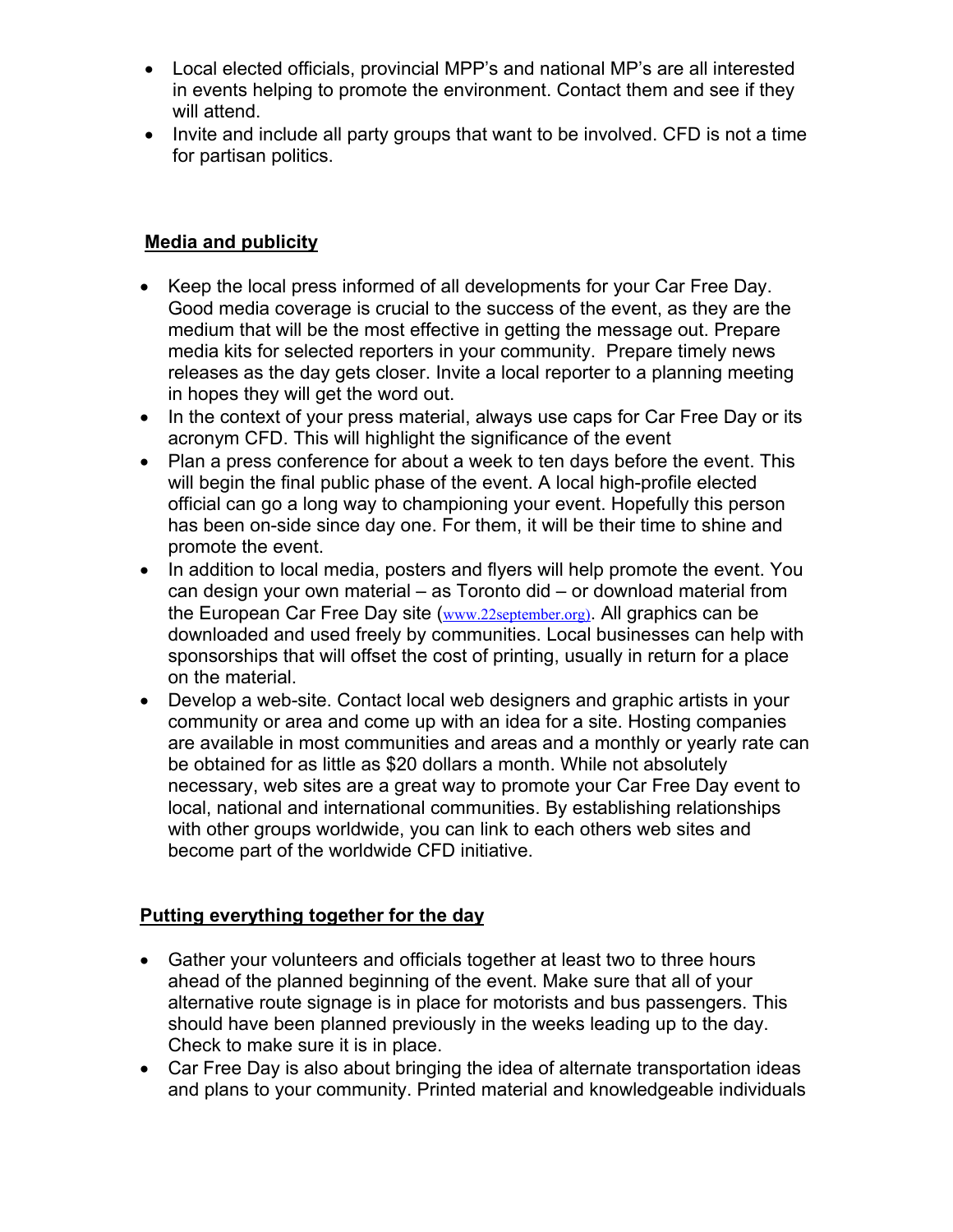who can discuss these ideas should be on site. Look at your city or town and see if permanent car free zones could be established. Walking school bus programs, new cycle routes, town centre pedestrianisation zones are all ideas that can be put forward to promote alternative transportation methods.

- Work with your local transport provider by promoting Car Free Day on their vehicles, giving away prizes and encouraging CFD special fares for the day. CFD should be of direct interest to them as the increased use of public transit is one of the keys behind the CFD initiative.
- Leaflets, posters and banners are useful for participants and passers-by explaining the event and its purpose. Volunteers and officials should be knowledgeable and briefed about all aspects of the initiative.
- A Car Free Day t-shirt for road stewards and volunteers are useful and act as highly visible "badges"
- Coordinate activities in the CFD area so that the event is perceived as a day of positive interaction. A local performer, personality or high-profile environmentalist "hosting" the day will help give a higher media presence.
- Encourage local cycling groups to help with deliveries within the car free area. It will be good publicity for them and for cycling and at the same time reinforce with merchants that they can receive their goods and produce without trucks and cars. (This is only for perishable goods that are time sensitive. Try to arrange for all other deliveries ahead of time).
- In order to record the event, work or commission a local video of your event. A local media/film study unit at a local school or college could provide invaluable experience for students.

# **Post Car Free Day Activities**

- Be patient with your first CFD. There are lessons to be learned and everything you want from the first CFD may not be possible. Better a small success with strong support from the community, than a radical statement that fails to meet expectations and jeopardizes future activities.
- After the day is completed, begin the process of consulting with all groups on the results of the day. What went right…what went wrong…what changes do we make…and when do we prepare for the next one.